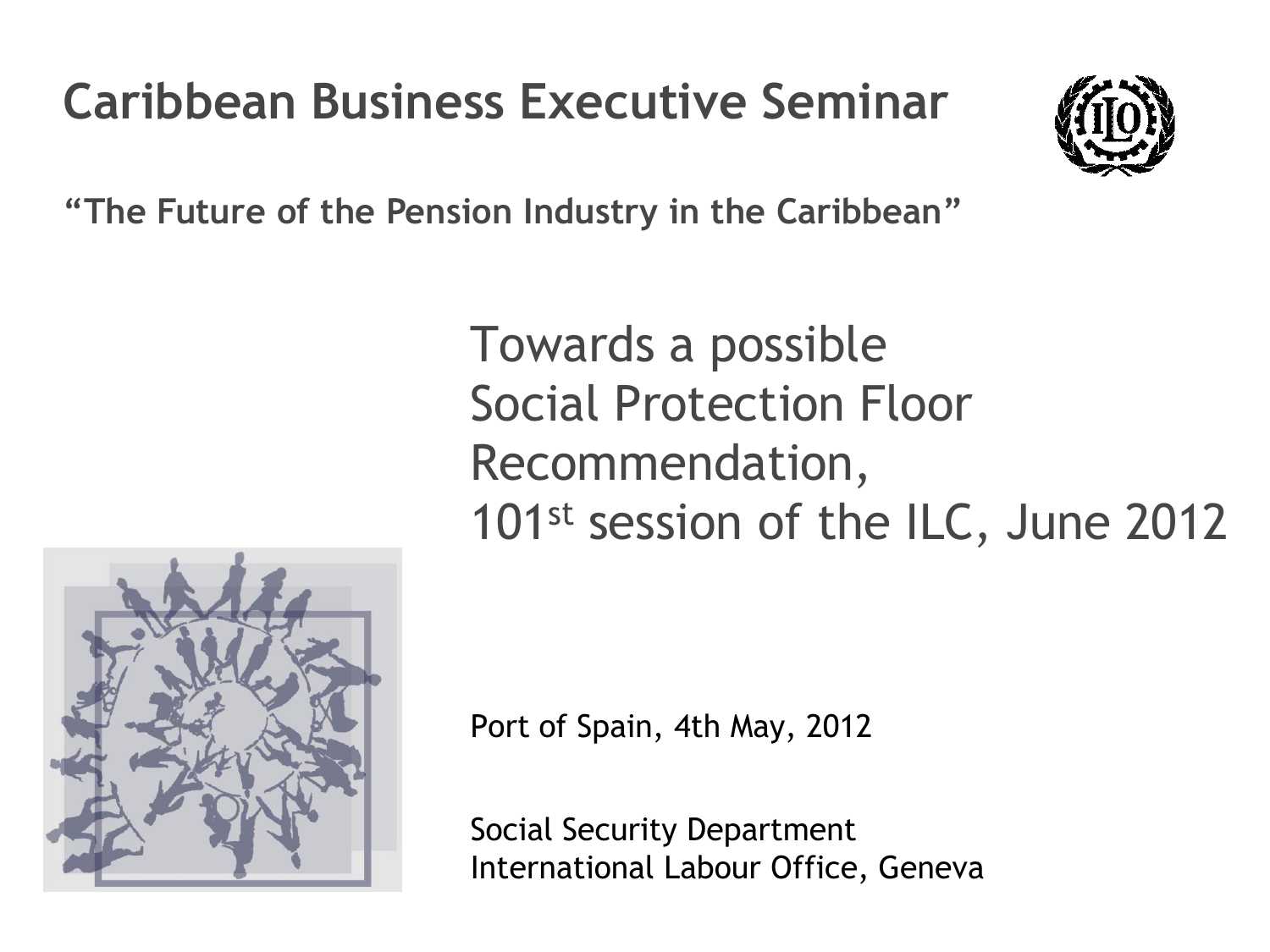

#### Conclusion number 13 of the 89th ILC 2001

"In pay-as-you-go defined benefit pension systems, risk is borne collectively. In systems of individual savings accounts, on the other hand, risk is borne by the individual. While this is an option which exists, it should not weaken solidarity systems which spread risks throughout the whole of the scheme membership. Statutory pension schemes must guarantee adequate benefit levels and ensure national solidarity.

Supplementary and other negotiated pension schemes tailored more to the circumstances and contributory capacity of different groups in the labour force can be a valued addition to, but in most cases not a substitute for, statutory pension schemes."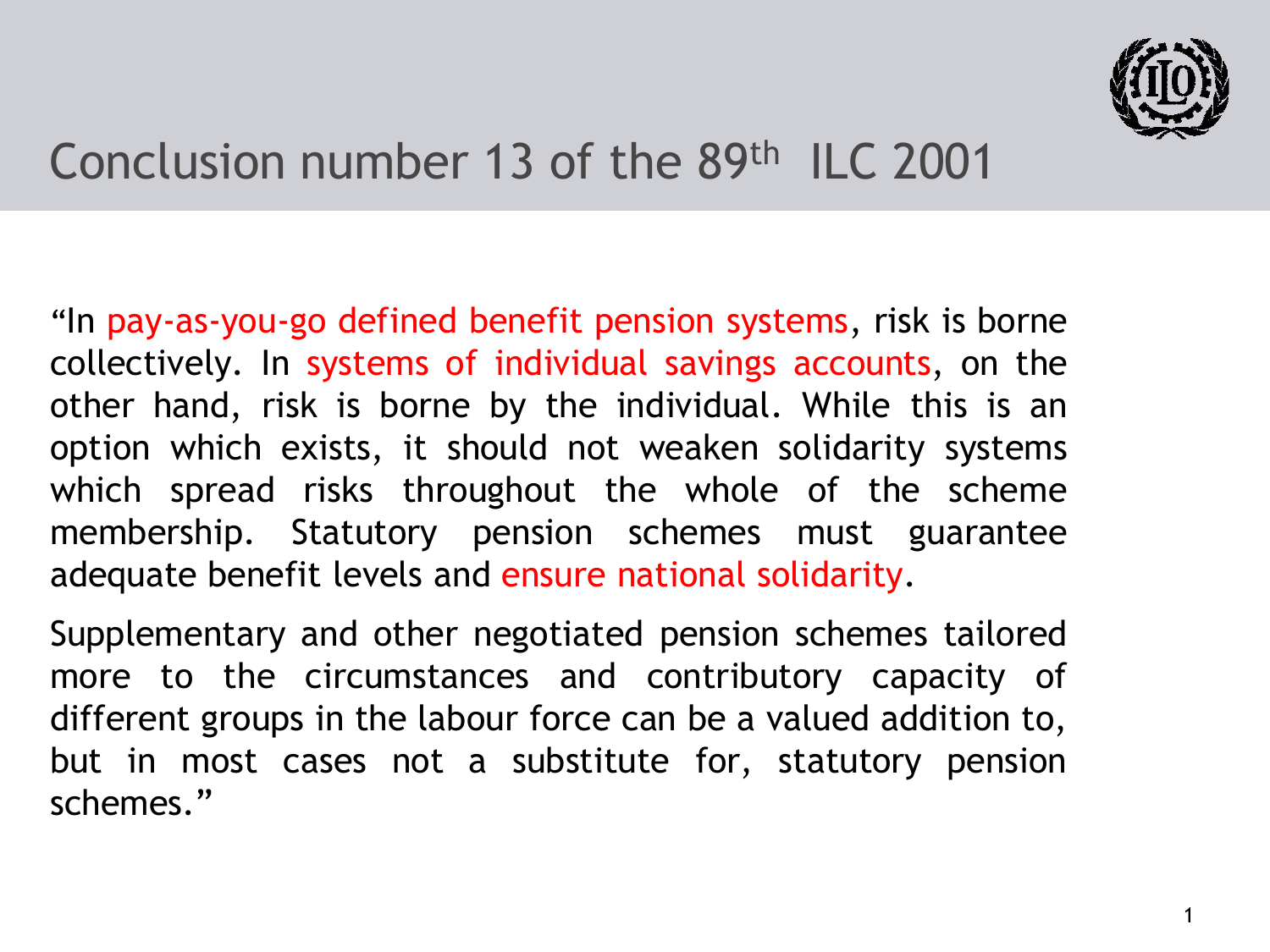

# Resolution and conclusions of the 100th Session of the ILC, June 2011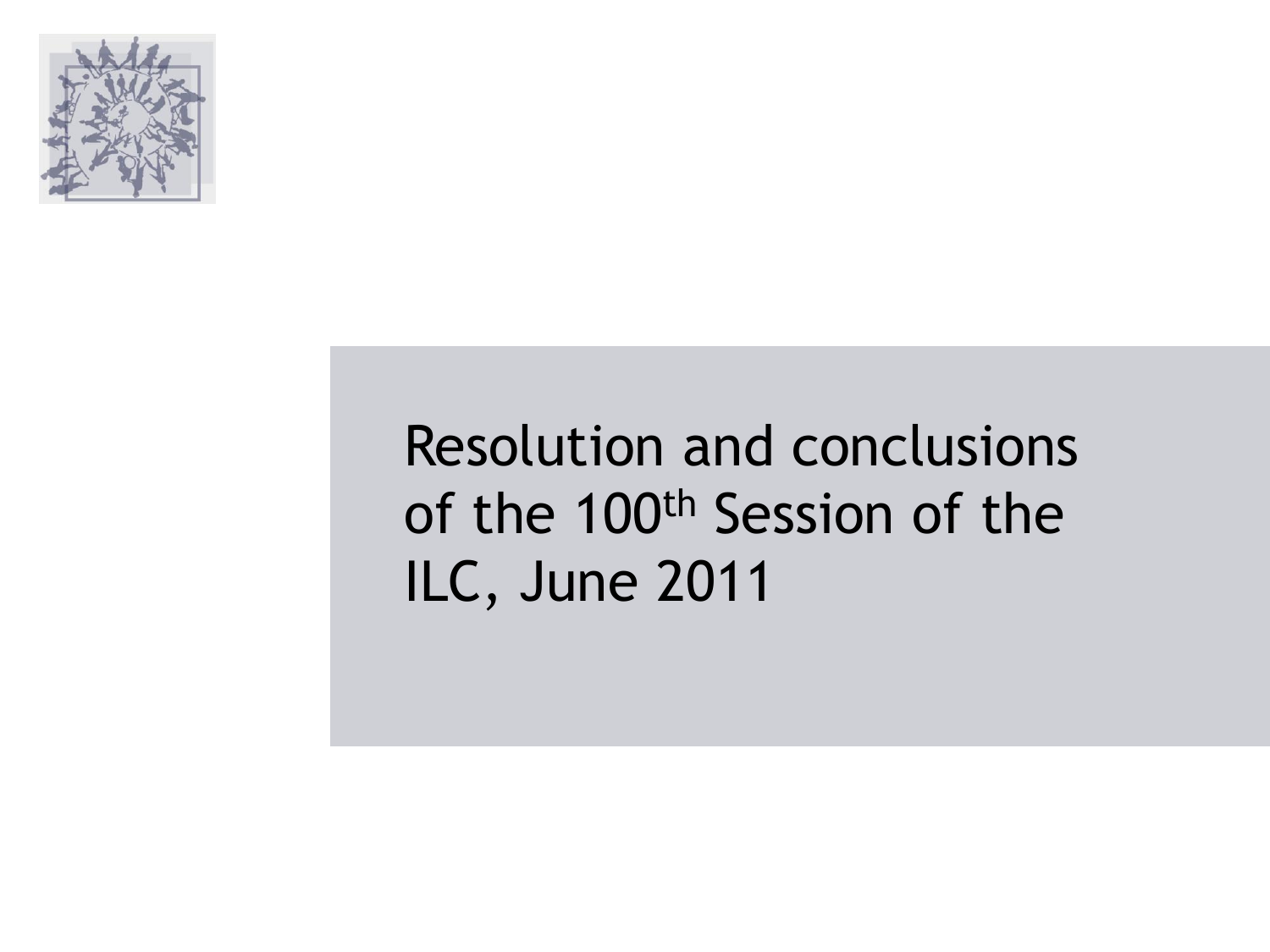

# Summary of results of the International Labour Conference 2011 and follow-up

Resolution and Conclusions on social protection (social security), adopted by the tripartite delegations represented at International Labour Conference (183 member States)

- Deepening the "new consensus on social security" (2001) and putting it into broader context of the Decent Work Agenda
- Endorsement of the ILO's two-dimensional strategy for the extension of social security coverage
- Underlining importance of Convention No. 102 and other ILO social security standards
- Agreement on the need to discuss a possible Recommendation on Social Protection Floors at ILC 2012
- Reaffirmed mandate of the Office to assist member States in the extension of social security coverage and building comprehensive social security systems

| 100th Session, Geneva, June 2011                                                                                                                                                                                                                                                                                                                                                                                                                                                                                                                                                                        |  |
|---------------------------------------------------------------------------------------------------------------------------------------------------------------------------------------------------------------------------------------------------------------------------------------------------------------------------------------------------------------------------------------------------------------------------------------------------------------------------------------------------------------------------------------------------------------------------------------------------------|--|
| Sixth item on the agenda: A recurrent<br>discussion on the strategic objective of<br>social protection (social security) under<br>the follow-up to the 2008 ILO Declaration<br>on Social Justice for a Fair Globalization                                                                                                                                                                                                                                                                                                                                                                               |  |
| Report of the Committee for the Recurrent<br>Discussion on Social Protection                                                                                                                                                                                                                                                                                                                                                                                                                                                                                                                            |  |
| 1. The Committee for the Recurrent Discussion on Social Protection (social security), set up<br>by the Conference at its first sitting on 1 June 2011, initially consisted of 198 members<br>(96 Government members, 33 Employer members and 69 Wecker members). To achieve<br>equality of strength, each Government member extitled to vote was allowed 759 votes.<br>each Employer member 2.162 votes and each Worker member 1.034 votes. The<br>competition of the Committee was modified veven times during the seniors and the<br>pumber of votes attributed to each member adjusted accordingly." |  |
|                                                                                                                                                                                                                                                                                                                                                                                                                                                                                                                                                                                                         |  |
| "The modifications were as follows:                                                                                                                                                                                                                                                                                                                                                                                                                                                                                                                                                                     |  |
| (b) I June (airting 2): 214 members (101 Government members with 900 votes each, 36 Eugslewer<br>members with 2,525 votes each and 75 Wedner members with 1,212 votes each);                                                                                                                                                                                                                                                                                                                                                                                                                            |  |
| (b) 2 June (uiting 3): 215 members (101 Gevernment members with 654 votes each. 16 Employer<br>mentions with 1.010 years anch and 76 Weeker members with 600 years auch).                                                                                                                                                                                                                                                                                                                                                                                                                               |  |
| (c) 2 June (sitting 5): 188 members (101 Government members with 1.764 votes each, 36 Exceleyer<br>menher with 4.040 years each and 40 Window members with 3.636 years each);                                                                                                                                                                                                                                                                                                                                                                                                                           |  |
| (f) 3 June (1983); 7): 194 members (102 Government members with 13 years each, 10 Egyptewar<br>members with 34 years each and 51 Worker members with 36 years each):                                                                                                                                                                                                                                                                                                                                                                                                                                    |  |
| (a) 3 June (tables 9); 184 peoplers (106 Government members with 66 years each, 33 Emplement<br>mentions with 212 years auch and 44 Worker members with 159 years each).                                                                                                                                                                                                                                                                                                                                                                                                                                |  |
| (f) 9 June (ultima 10): 125 members (109 Geverances members with 1.320 vetes each.<br>11 Employer members with 4,360 veter ench and 40 Weeker members with 3,597 votes anchi-                                                                                                                                                                                                                                                                                                                                                                                                                           |  |
| (g) 11 June (utting 12): 187 members (110 Gersenmant members with 123 votes each:<br>33 Employer members with 410 years each and 41 Weeker members with 330 years each).                                                                                                                                                                                                                                                                                                                                                                                                                                |  |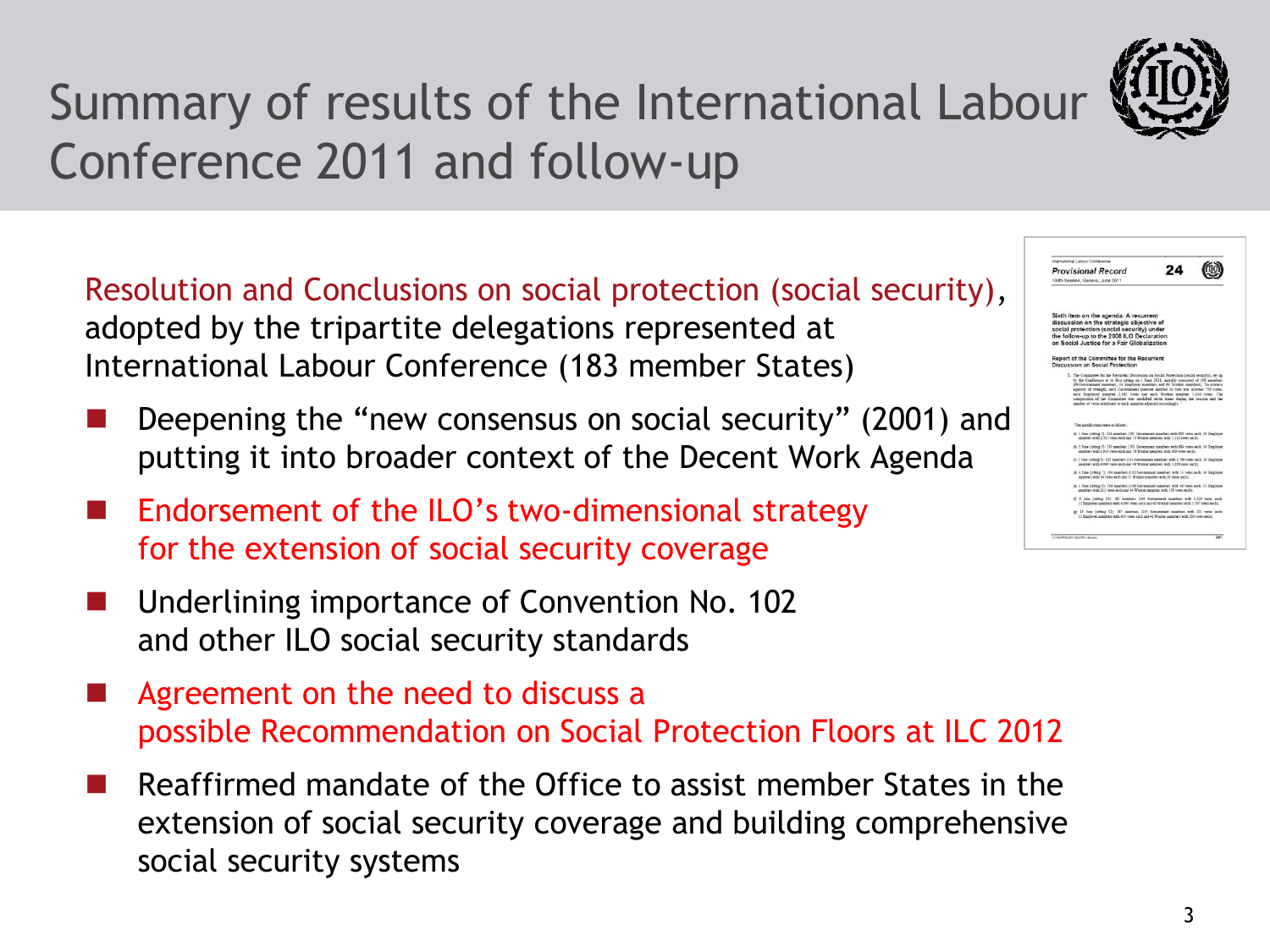#### Effective national social security extension strategies: Building comprehensive social security systems



*Horizontal dimension*: Guaranteeing access to essential health care and minimum income security for all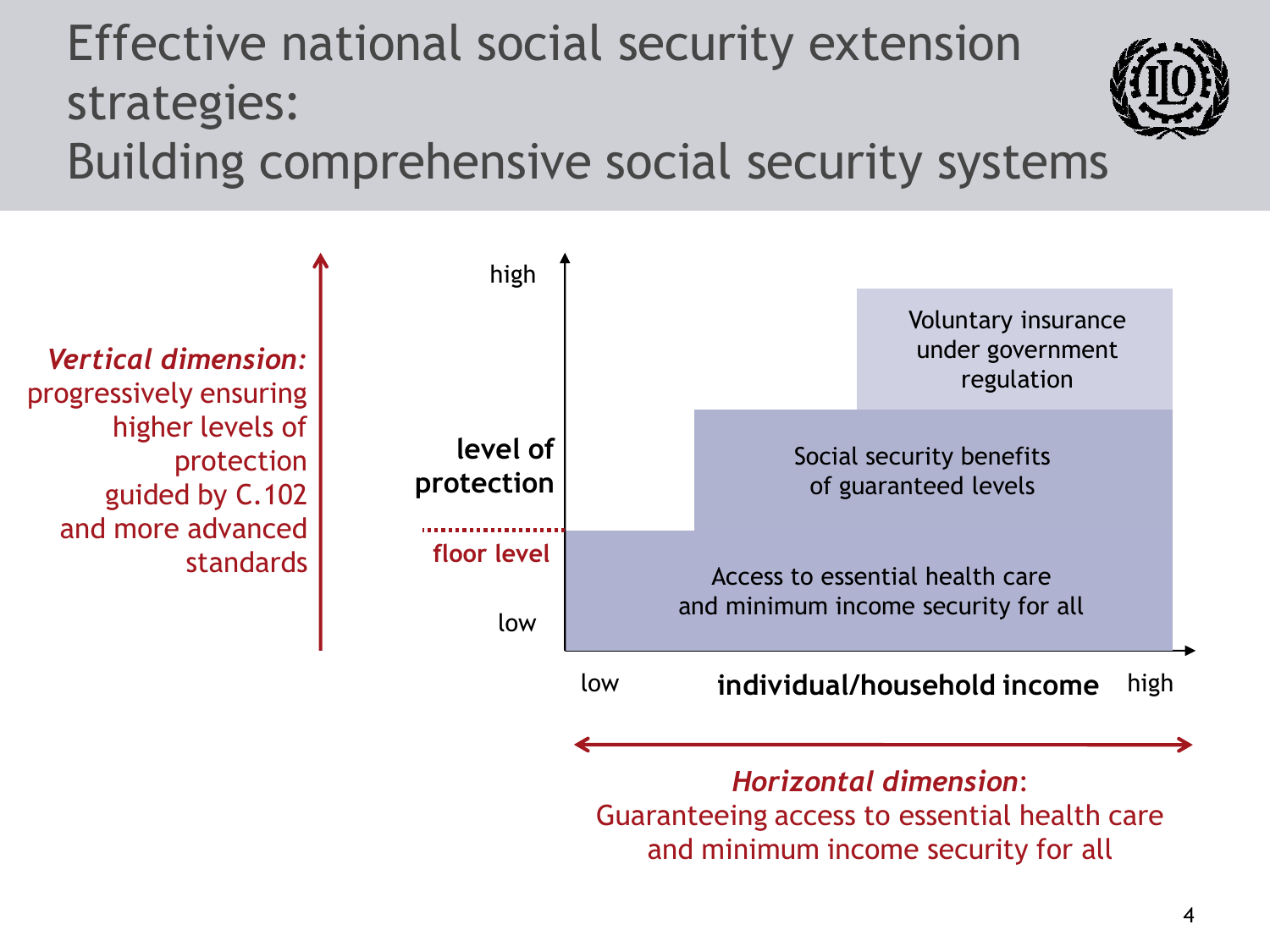Implementing effective national social security extension strategies: Pluralism of means: One option...

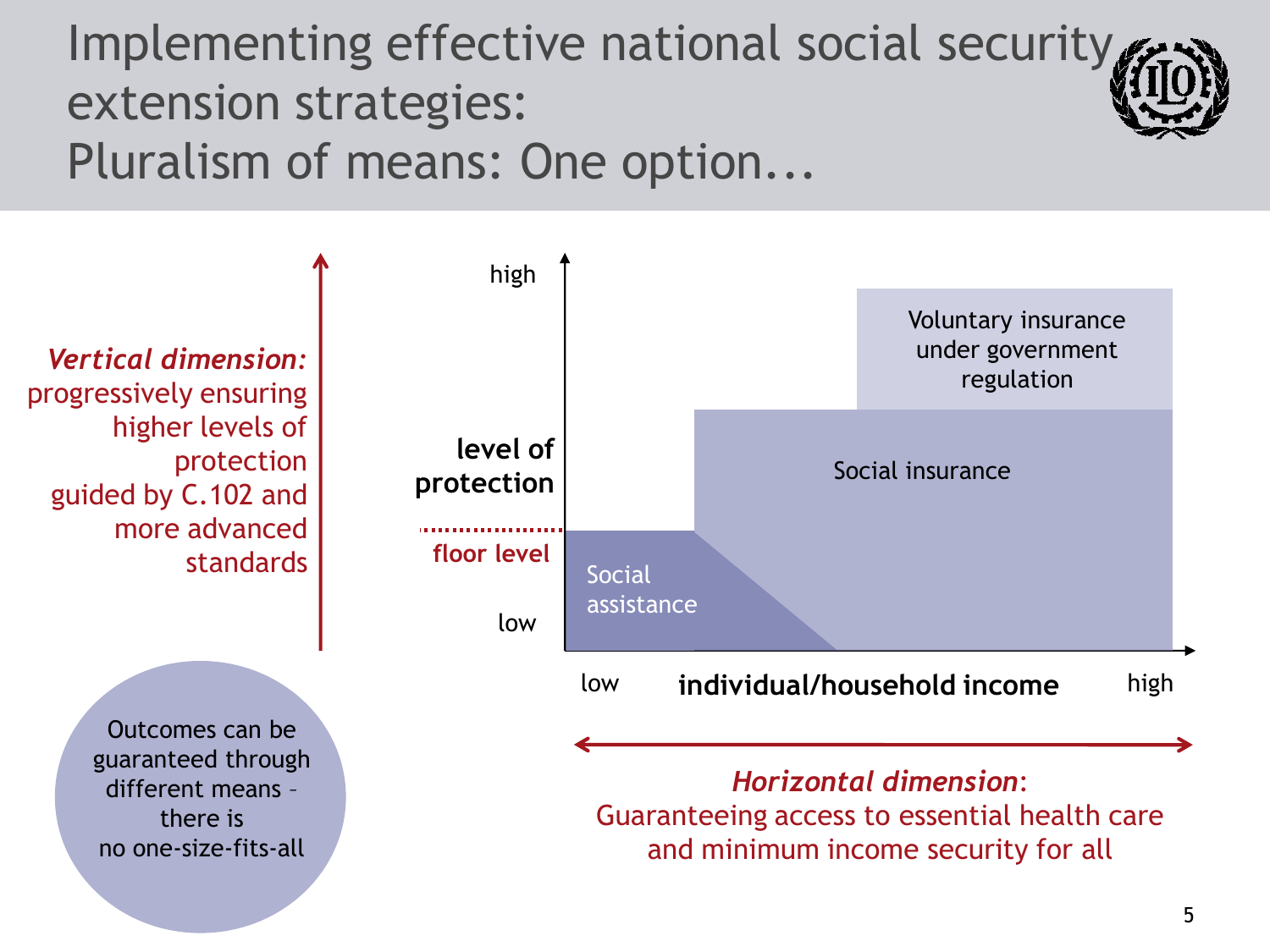Implementing effective national social security extension strategies:

... and another option among many others...

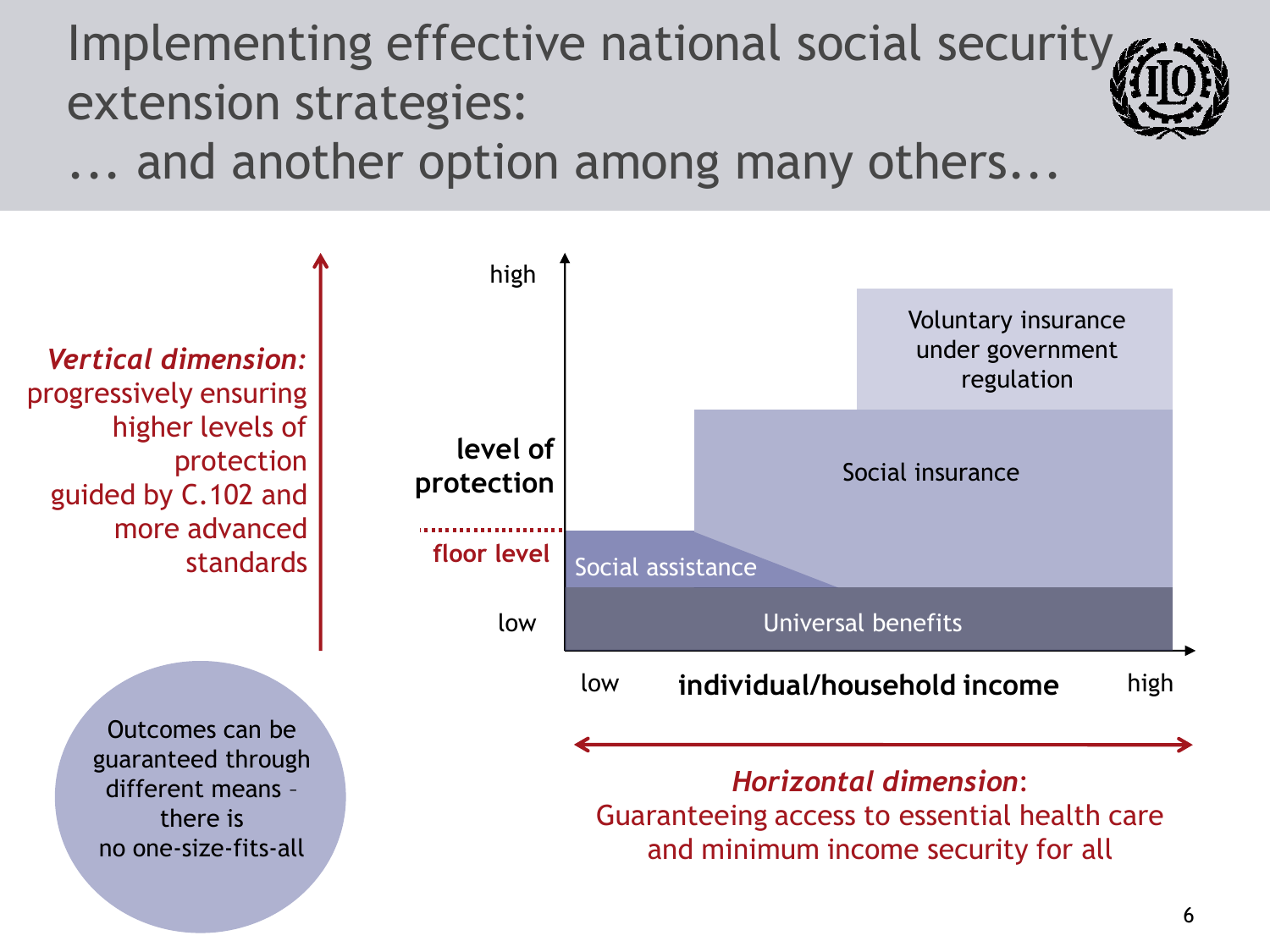### Elaboration of the proposed Recommendation for the ILC 2012: Consultation process



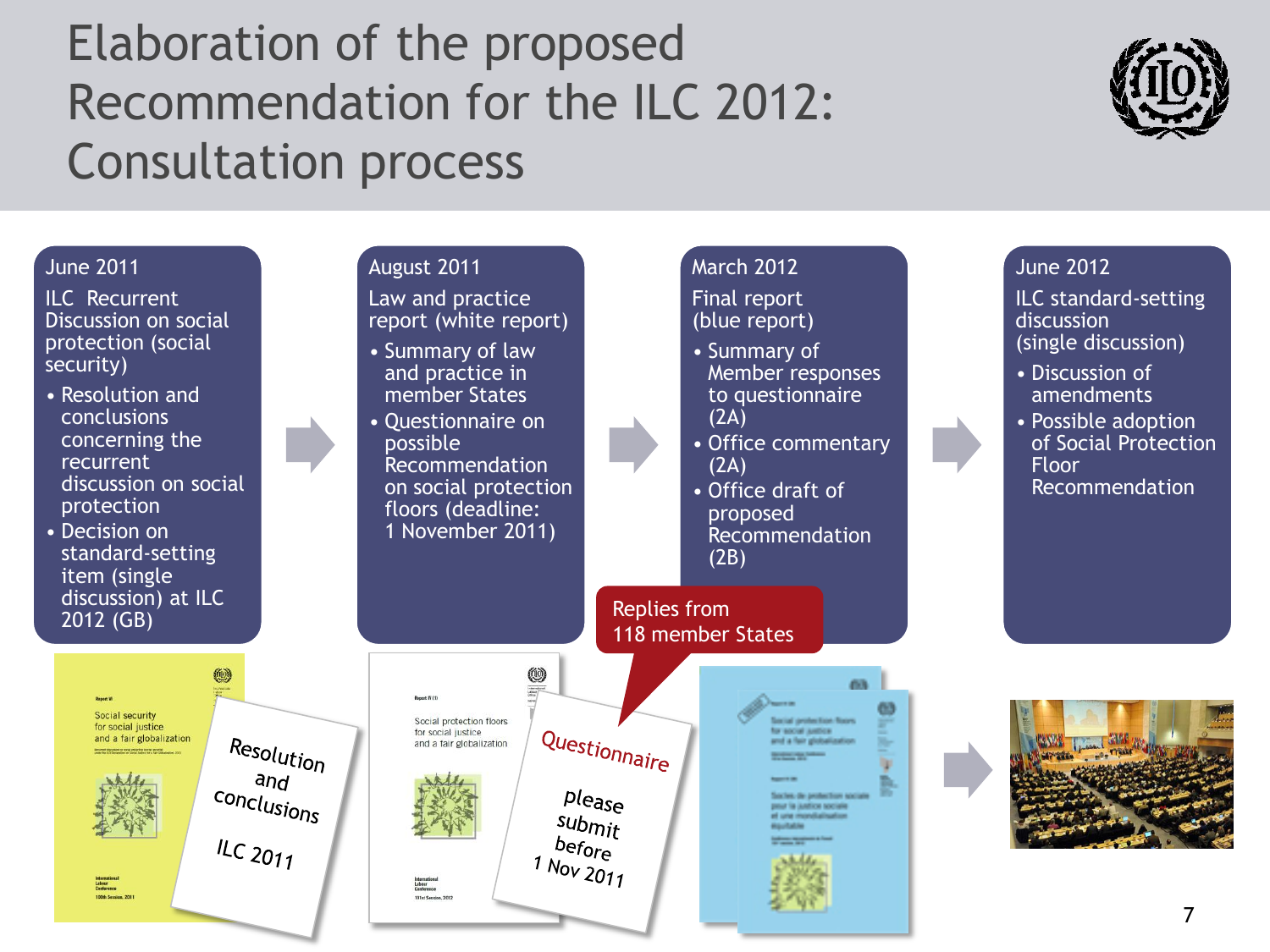

Proposed Recommendation concerning national floors of social protection (Social Protection Floor Recommendation)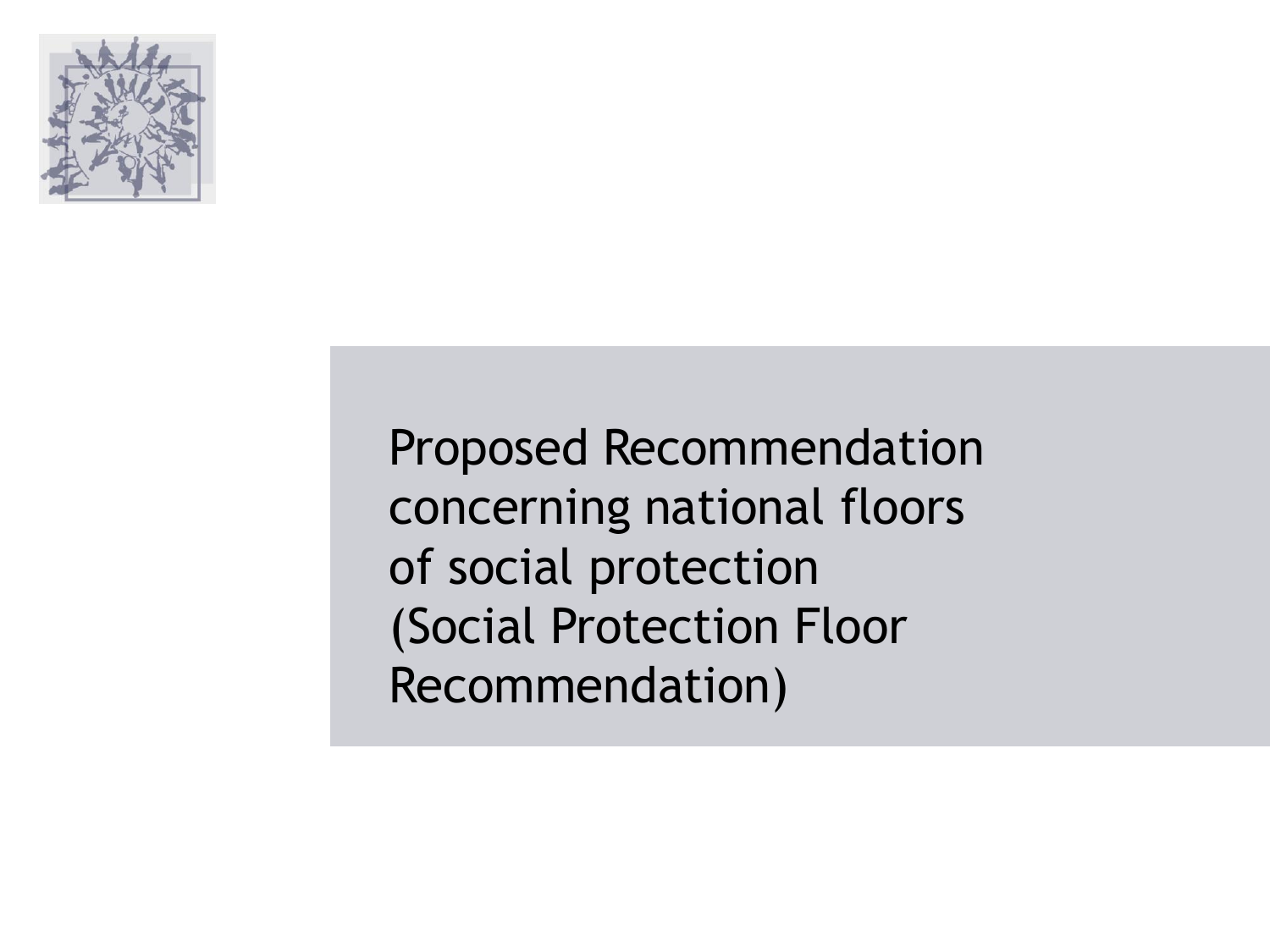### The proposed Social Protection Floor Recommendation at a glance



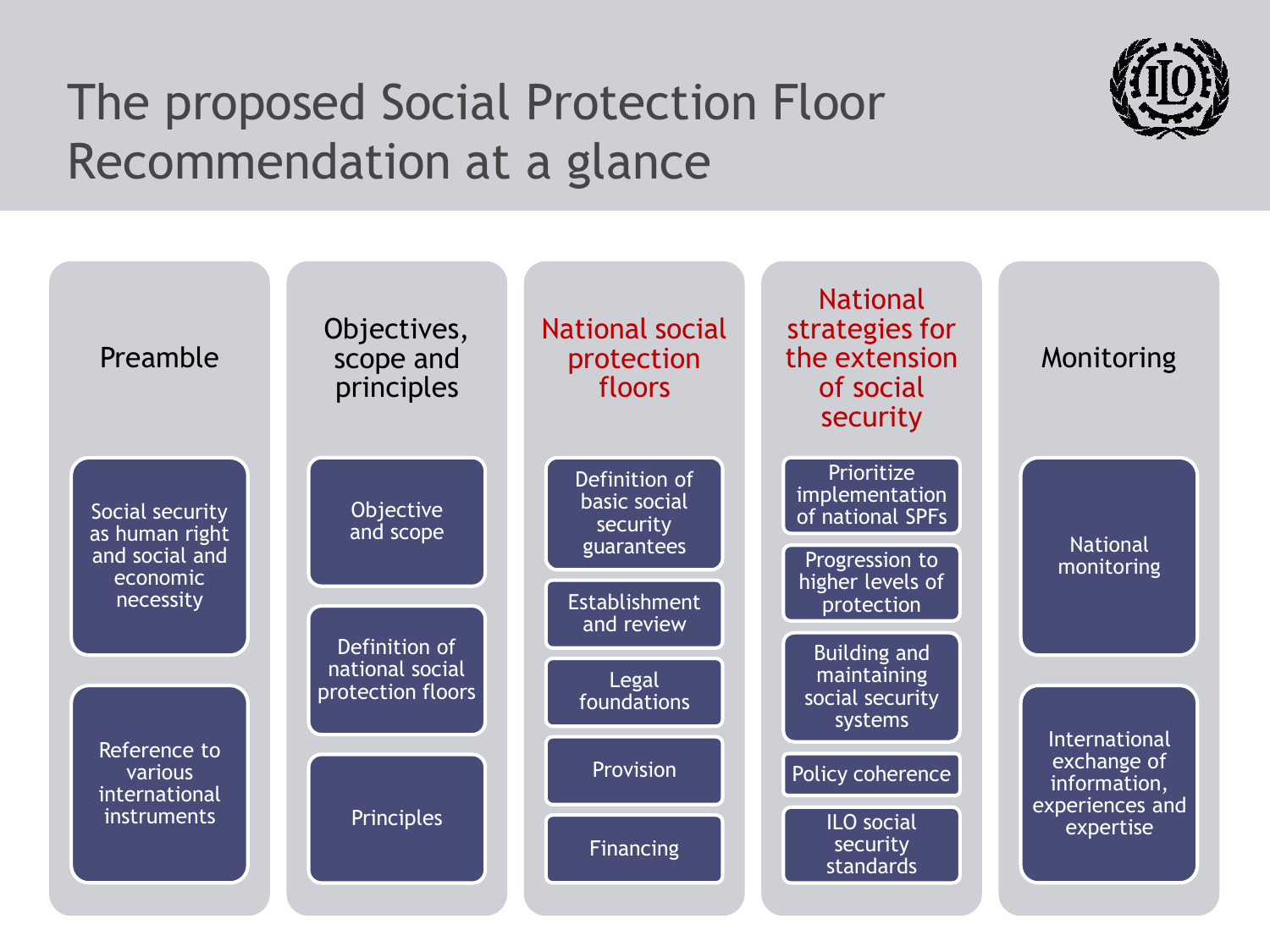

#### **Principles**

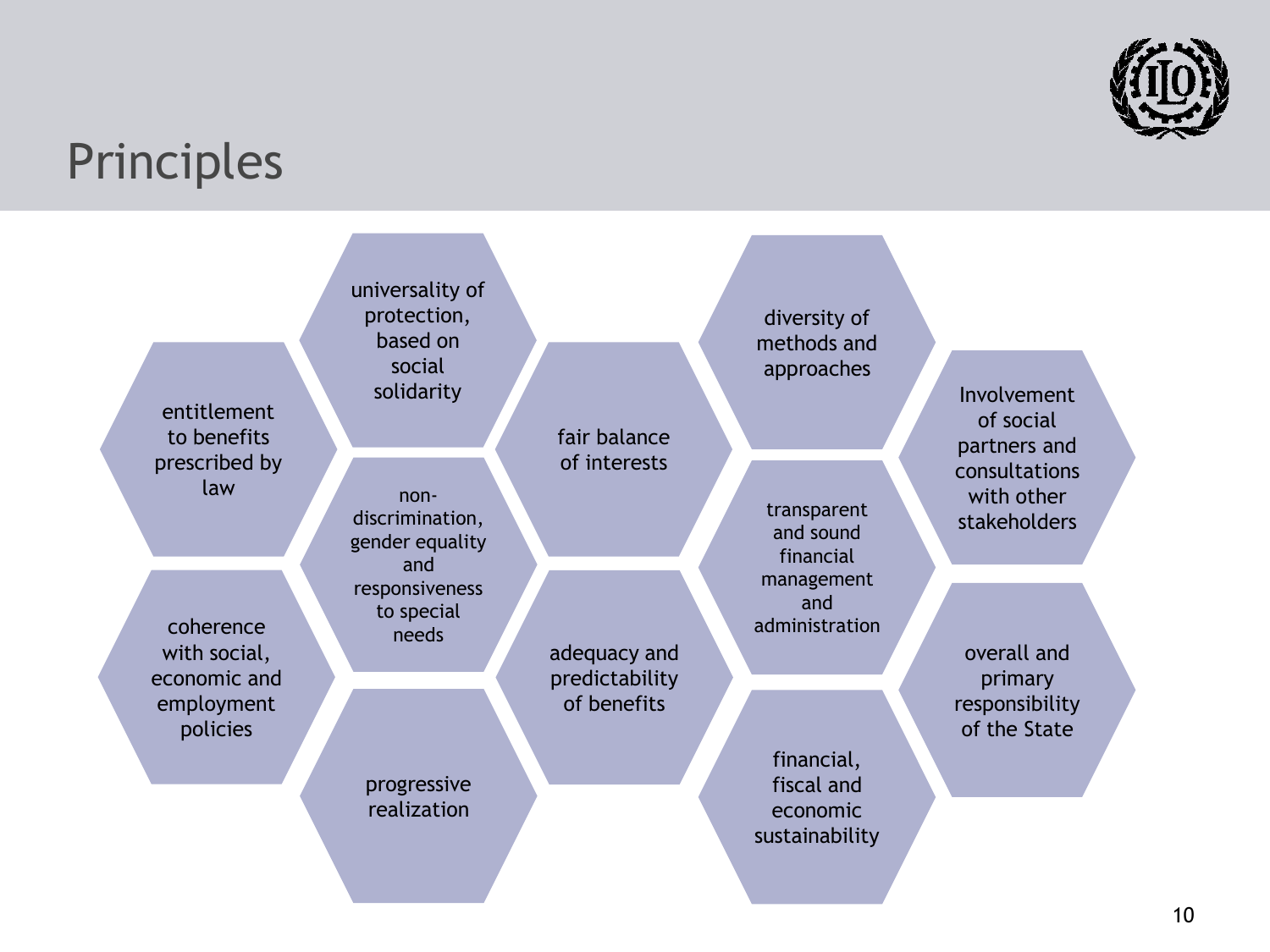

# Objective of the proposed Recommendation: National social protection floors

Provides guidance to members to

(b) Implement social protection floors within strategies for the extension of social security that progressively ensure higher levels of social security to as many people as possible, guided by ILO social security standards

(a) Put in place, complete and maintain, as applicable, social protection floors as a fundamental element of their national social security systems

nationally defined sets of basic social security guarantees which secure protection aimed at preventing or alleviating poverty, vulnerability and social exclusion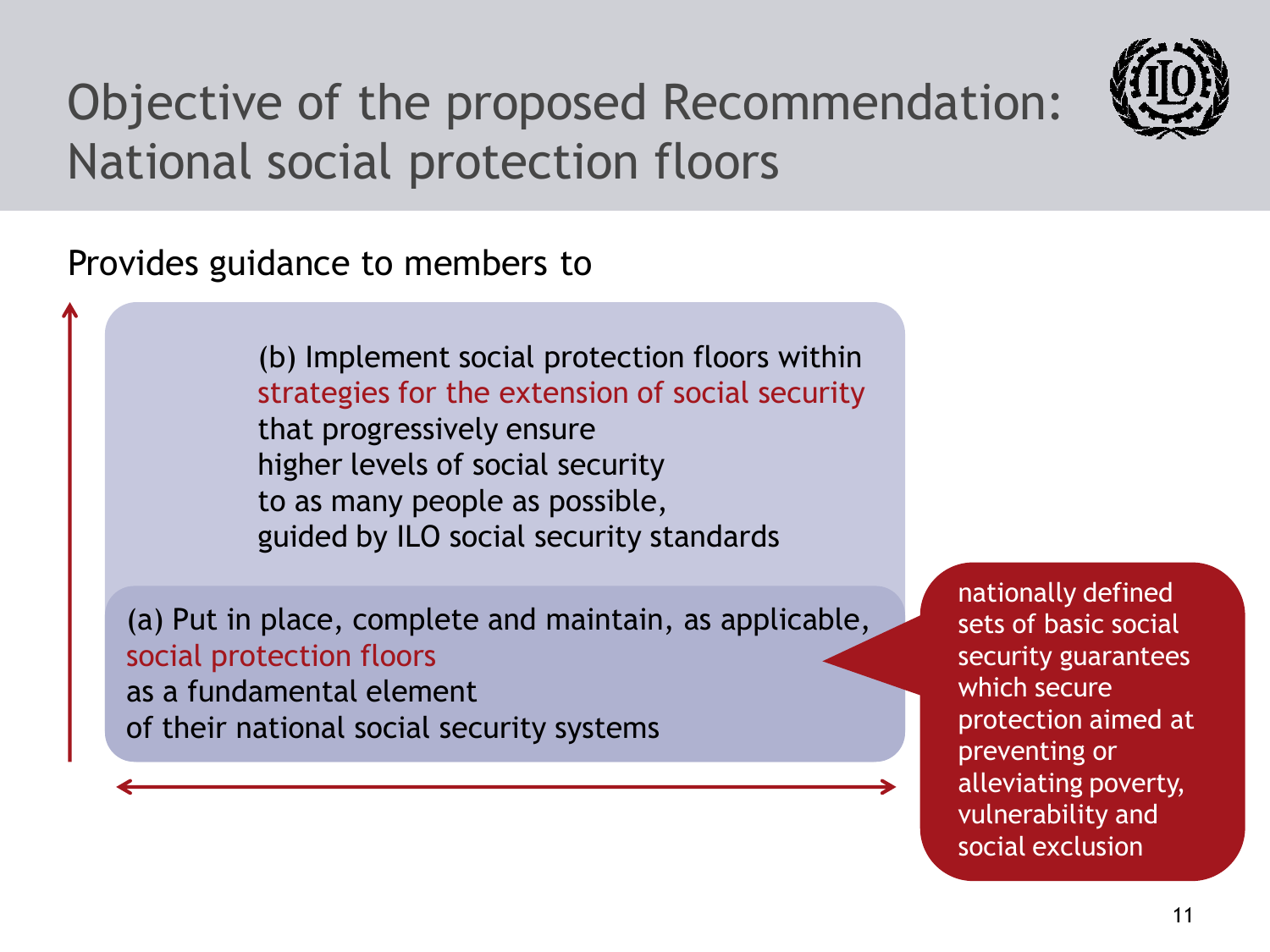# National social protection floors: At least four nationally-defined guarantees



The social protection floors should comprise at least the following basic social security guarantees:



Guarantees should be provided to at least all residents and children, as defined in national laws and regulations, subject to Members' existing international obligations. (para. 6)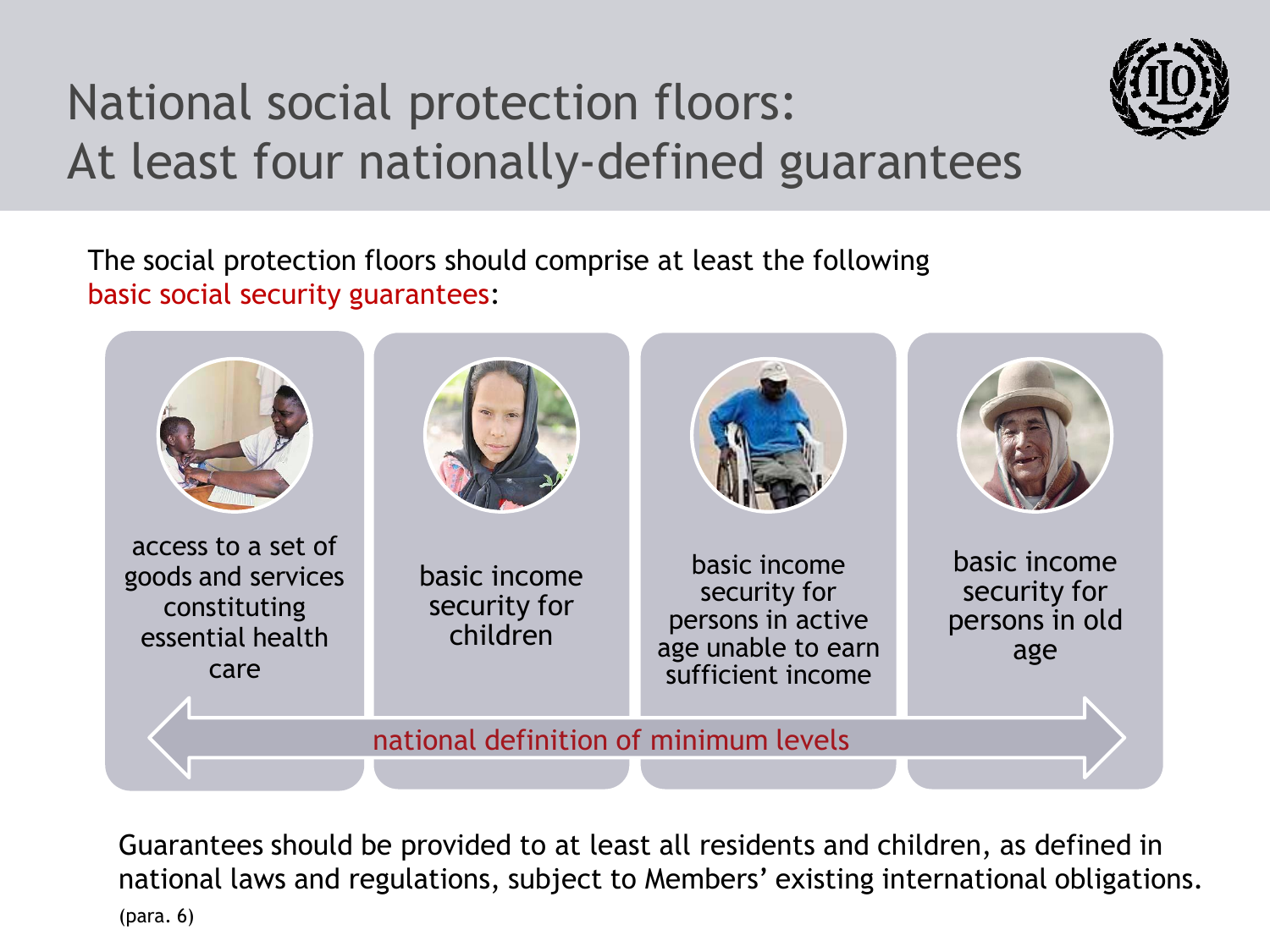

Objective of the proposed Recommendation: Strategies for the extension of social security

Provides guidance to members to

(b) Implement social protection floors within strategies for the extension of social security that progressively ensure higher levels of social security to as many people as possible, guided by ILO social security standards

(a) Put in place, complete and maintain, as applicable, social protection floors as a fundamental element of their national social security systems

Progressively build and maintain comprehensive and adequate social security systems coherent with national policy objectives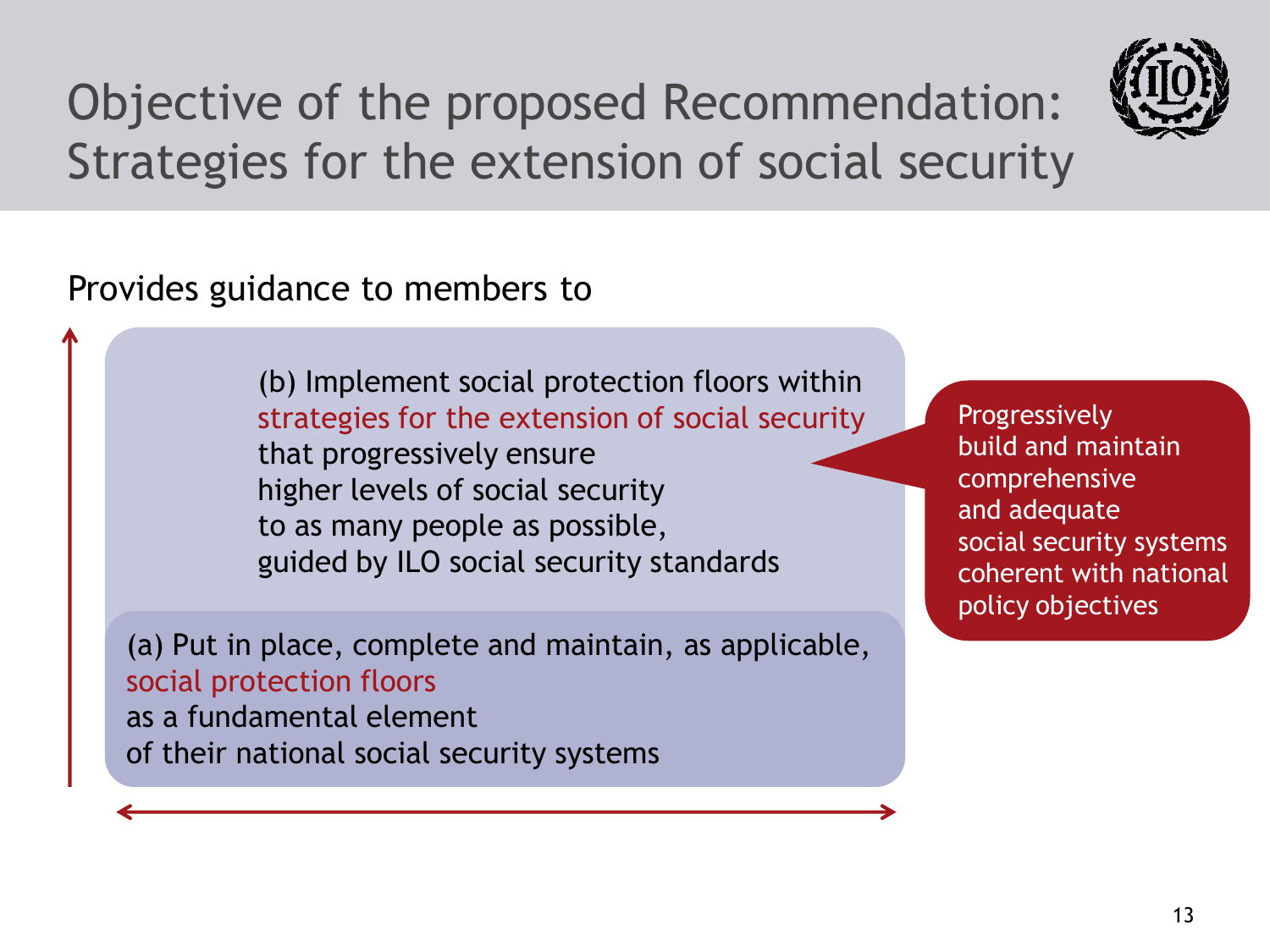

# Significance of a possible Social Protection Floor Recommendation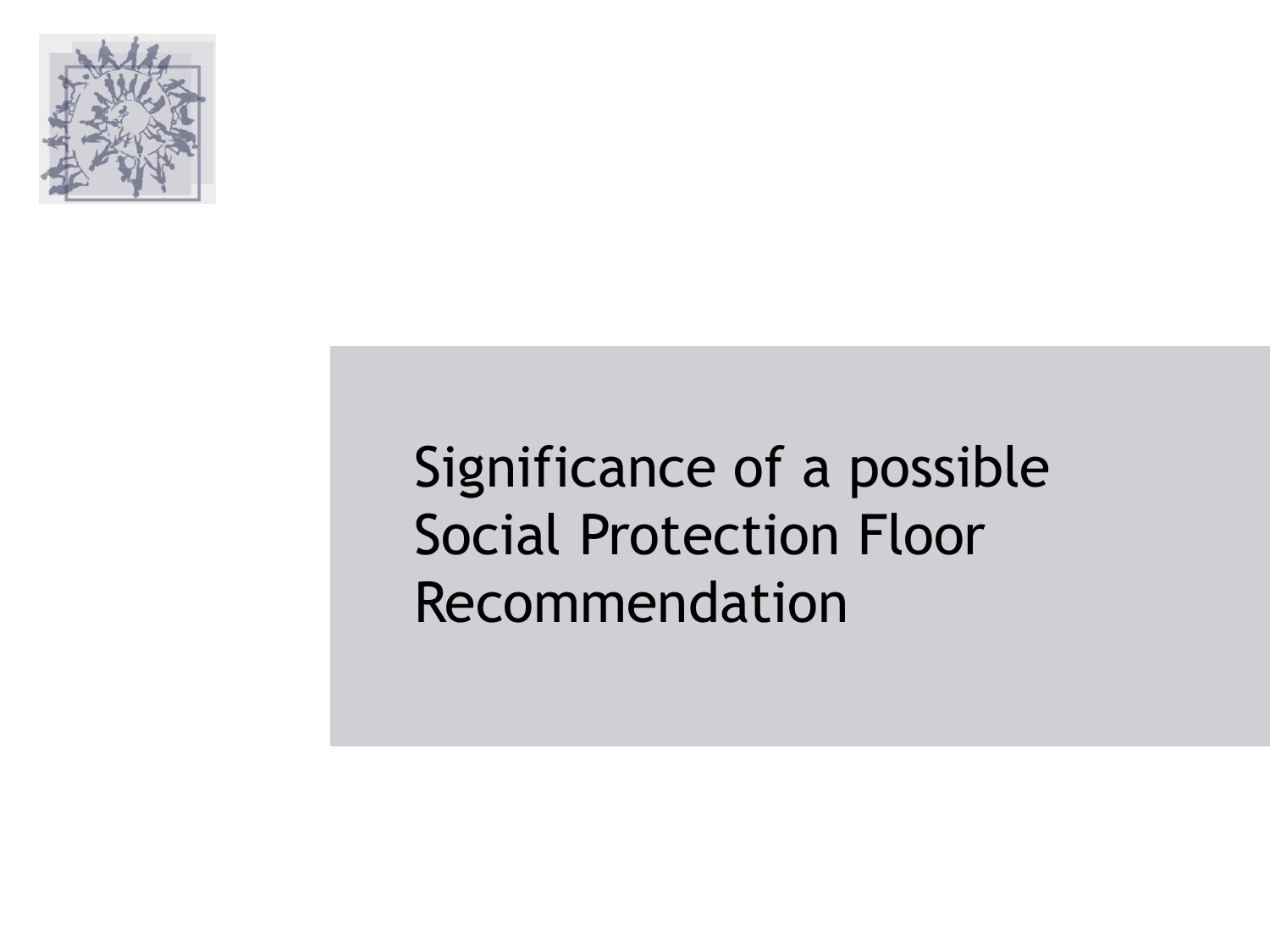# Significance of a possible Recommendation on Social Protection Floors at the national and global level



#### National level and Global level

Contributes to...

- reducing poverty and promoting social cohesion and investments in people
- Giving effect to the human right to social security by establishing legal entitlements
- facilitating access to essential goods and services
- promoting productive economic activity and reduction of informality and precariousness
- providing framework for national social protection policies in close coordination with economic, employment and other social policies
- strengthening national dialogue, institutional frameworks and state-building

Contributes to...

- accelerating progress towards achieving the MDGs
- promoting rights-based development policies
- building sustainable institutional structures in poor countries
- fostering policy coherence and coordination, and deepening multilateral collaboration